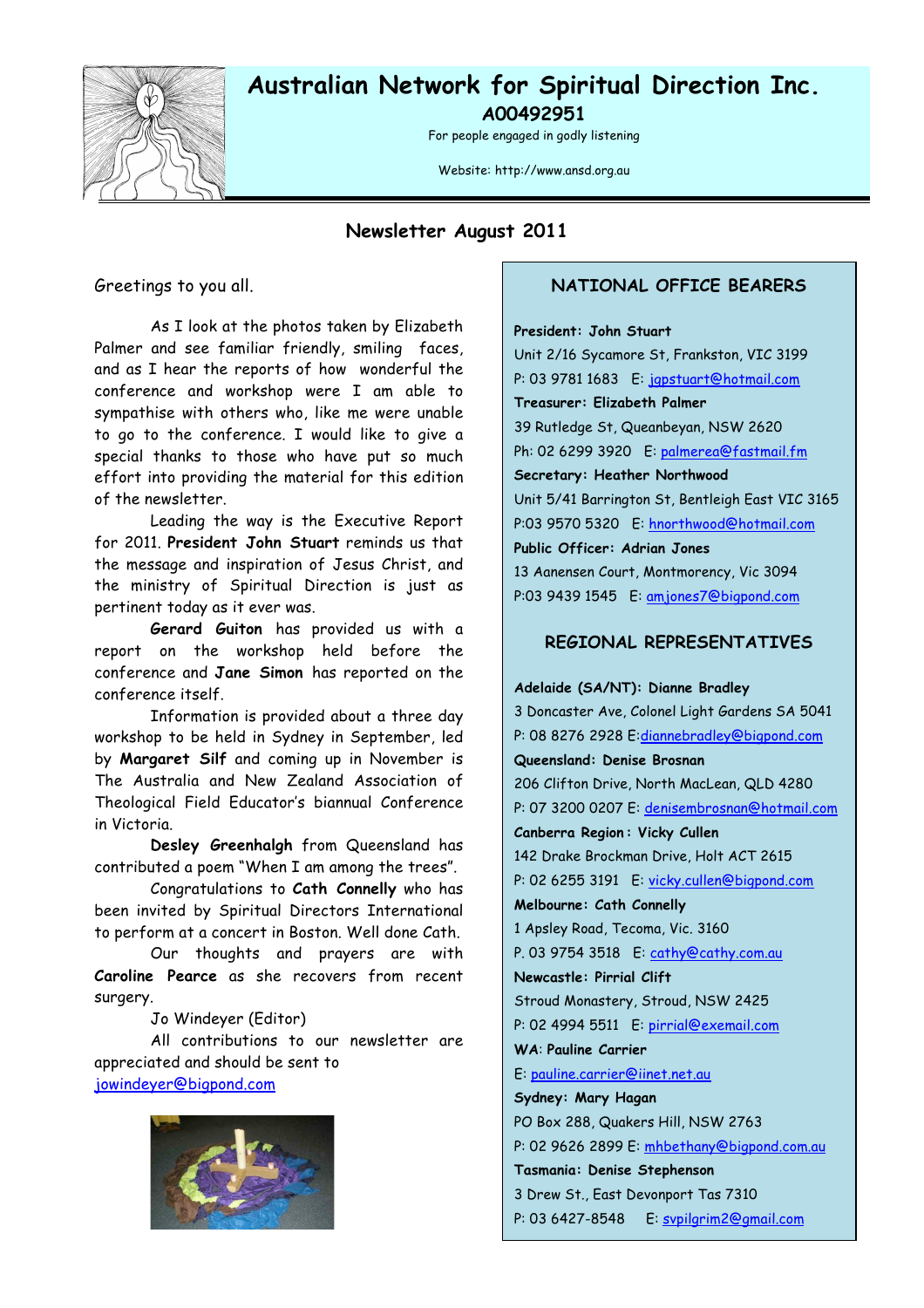## **President's Letter** - Executive Report 2011



If ever we needed a reminder that the ministry of spiritual direction does not exist as a separate esoteric entity the Wiki-Leaks revelations have brought that home to us. Julian Assange has helped us realize that the world is indeed interconnected and that the concerns of the world of spiritual direction are indeed the concerns that impact on all the world. The Catholic Church produced one of the great documents that points to this reality. In the Document *Gaudium et Spes* that came from Vatican 2, the opening lines

point us squarely to where the followers of Jesus the Christ stand

 "*The joys and the hopes, the griefs and anxieties of the people of this age, especially those who are poor or in any way afflicted, those too are the joys and the hopes, the griefs and anxieties of the followers of Christ. Indeed, nothing genuinely human fails to raise an echo in their hearts. For theirs is a community composed of human beings."*

The rest of this document explores what this means. Kenneth Leech in his book *Soul Friends* makes a particular point of this deeply human dimension.

> *"Within classical Christian understanding, spiritual direction is a personal ministry which takes place within a corporate framework, a framework of sacrament, discipleship and social action. It takes place within a context of theological reflection and social struggle. Only within such a context can it make sense and progress." (Soul Friend, page xviii)*

It seems like we are no different to any other age; called to live out personal vocation, of whatever type, in the world of other people. Our personal journey is always shared with other people in a community where justice, peace and liberation mark the growth to maturity.

Last year's conference marked an important point in our corporate life as ANSD. Brendan McKeague led us brilliantly in both personal and corporate exploration of what it means to be peacemakers and the on-going work that is required to be peacemakers.

The last year has also revealed just how much such a non-violent approach to peace is lacking with the on going destruction in Afghanistan and Iraq and the continued uprisings in middle eastern countries that were thought to be contained under the heal of totalitarian regimes. A question arises of course as to how Brendan's' work has impacted on our prayer and personal and community life. It is never finished. It reminds me of the Irish prayer that the devil will know we are dead 10 minutes after we are gone. We will finish this work of growth long into the future, perhaps after we are dead, as part of the communion of saints.

The last year has seen a significant move on the part of the AECSD to look to the future of spiritual direction in Australia. As President of ANSD I was invited to have conversation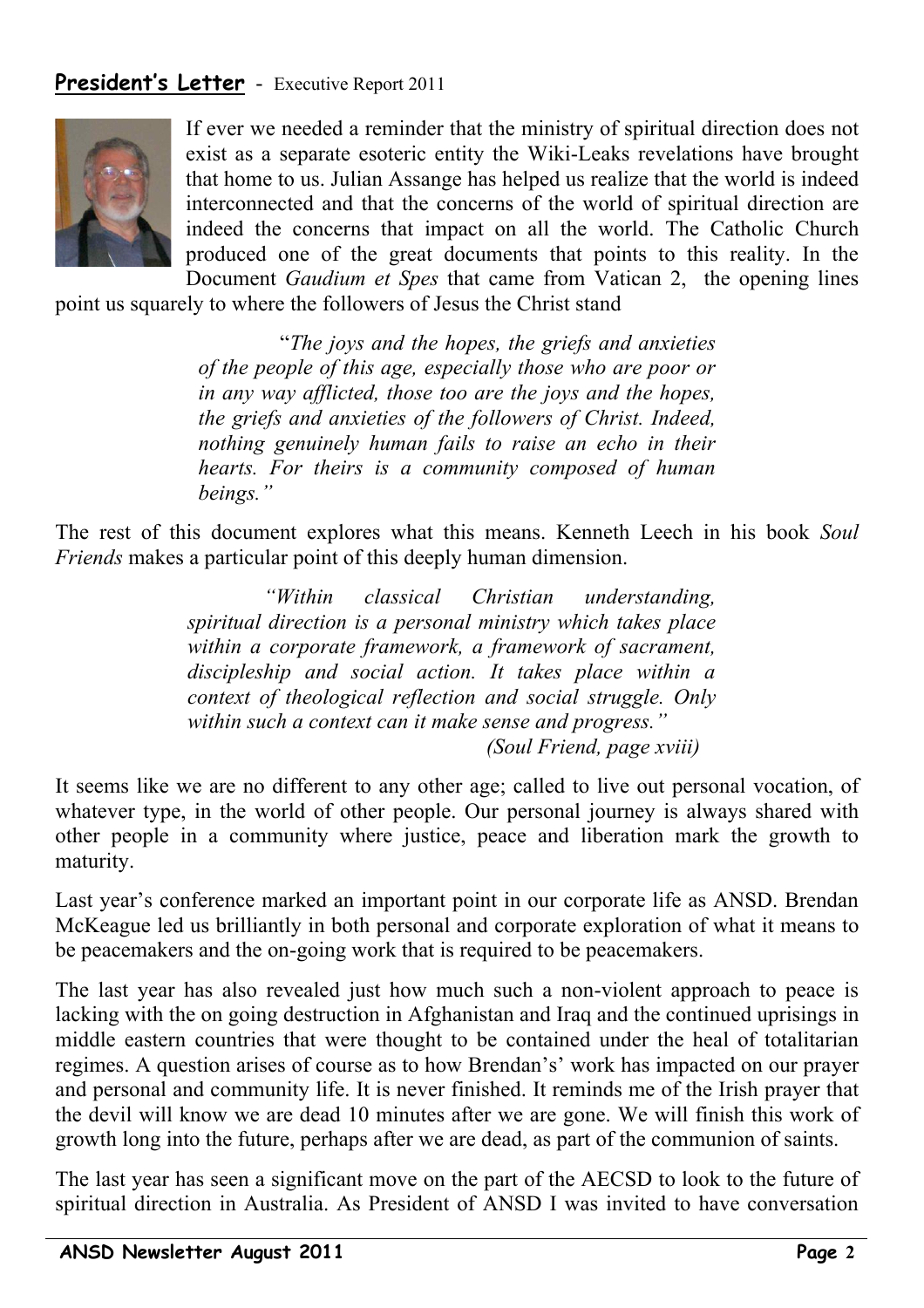with the council in September as they started to move into a new phase of their existence. Many formation programs have now been accredited with the last few to be assessed in the near future. The council saw this as the end of the first phase of their charter and invited the spiritual direction networks to discuss what they saw as the future. While nothing has been resolved and the conversations are in their early days it appears that we will be able to really speak with a more unified voice in the future. One aspect that becomes more and more clear is the need to continually look to the place of the spiritual direction ministry. We are not an isolated ministry in our own little preserve but are situated in a community of faith and as Kenneth Leech says that is the only thing that gives us legitimacy.

As we look to what that community is, it is not just of a Church variety or just a Christian one. The community that we are situated in is the global community. This community as we are only too aware at the moment is fractured and vulnerable. We see the signs of disintegration all around us. The world financial community has not exactly covered itself in glory in the last 2 years and we see the engineers of the global financial crisis up to their old tricks of getting more and more bonuses while the people who fell through cracks at their expense are still suffering. While we escaped the worst of the financial meltdown many in this country are struggling to survive. And as we see people getting spooked by rising utility costs and increasing mortgage costs our politicians show little of the compassion that the Vat II document said was at the heart of being human and therefore Christian.

Philosopher and social commentator Robert Manne in his new book "Making Trouble" says that in his view and in the view of many responsible social commentators that the corporate world is now dominating democracy in the West. He gives three examples. Firstly in the States, where Barack Obama when he first came into office had a clear policy on climate change. No sooner had he taken office than the fossil fuel industry took aim at him resulting in a very watered down version. The second is also in the States where he sites the fact that the Wall Street mob effectively stopped any really good regulations to prevent a further meltdown and are demanding bigger bonuses than before and getting them. The third example he cites is the way the mining industry went after Kevin Rudd over the tax on the super profits they were making. Men and women who are worth 4, 5 or more billion dollars spending \$160 million to advertise against it. Financial experts cited by Kevin Henry in his report said this tax would underpin much needed public infrastructure into the future. Greed won out. Robert Manne also says that the corporate world is supported by the Murdoch press to secure this domination and so to get their way and to protect the super rich. At the heart of his work is a core of compassion. He also believes that it has been Julian Assange at the moment who has given us a way forward.

The above may seem to some to be too political and indeed it may be. But it is hard to argue that the people of Ireland, Greece, Spain, Portugal and many in the United States are suffering, not because of their mistakes but because of the financial vultures that preyed on them.

In Australia we see the Government engaged in a cynical exercise over the Malaysian solution for refugees that would have done the Howard era proud.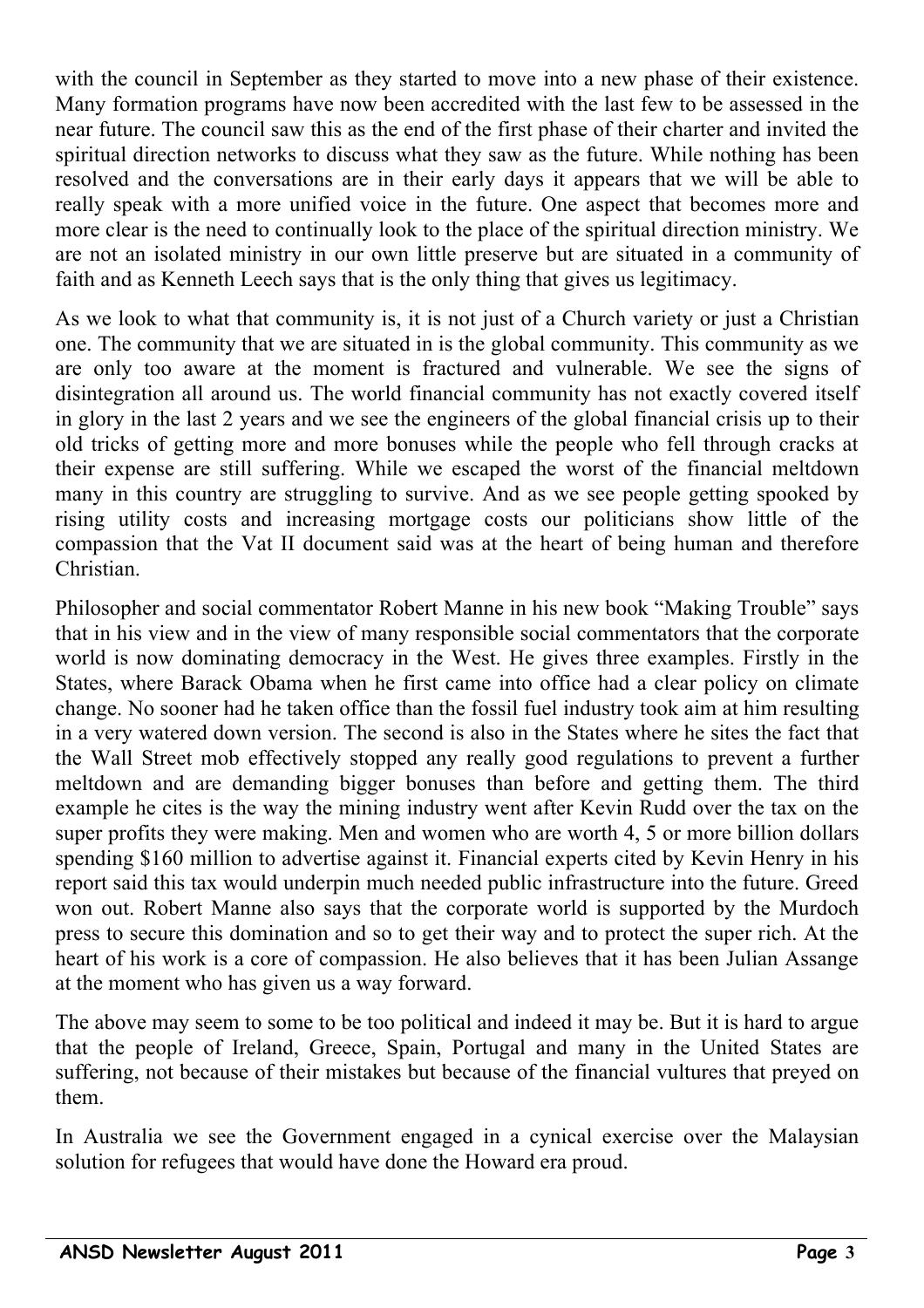The world in which we are exercising this ministry of compassion, in the footsteps of Jesus of Nazareth, is the world of the above. Here surely is our challenge; to take heed of Jesus of Nazareth and the way he inspired the Bishops of Vatican11 and Kenneth Leech and Teresa of Avila and Thomas Merton and Desmond Tutu and Nelson Mandela and Martin Luther King and Caroline Chisholm and Mary McKillop and Rowan Williams. Then in attending to the world in which we live, to take seriously the joys and the hopes, the griefs and the anxieties of the people of this age and to make sure that our ministry is always situated in this milieu.

Kenneth Leech is firmly situated in the process of theological reflection and at the heart of this process is a contemplative stance and it is out of this stance that our work takes root and grows.

## **John Stuart**



**ANSD Executive and Regional Representatives with Dr Alexander J Shaia** Dianne Bradley, Pirrial Clift, John Stuart (President), Elizabeth Palmer (Treasurer), Dr Alexander Shaia, Heather Northwood (Secretary), Cath Connelly, Vicki Cullen, Denise Stephenson and Denise Brosnan.

# **Spiritual Direction: a Beauteous Benediction**

PHILIP CARTER, ANGLICAN priest from Adelaide, led a most enjoyable and informative workshop in Melbourne under the aegis of the ANSD  $(27<sup>th</sup>-30<sup>th</sup>)$  June). Spread over four days, *A Wise Heart: spiritual direction as a transformative way of being with others* introduced us to the themes of faith, hope and love with Philip skilfully lacing each theme with comprehensively chosen and apposite quotations, poetry, time for reflection and discussion in triads. What follows is a small taste only of the spiritual culinary delights Philip served us.

We began with the topography of spiritual direction—the person of the director and the context in which she/he practices. It was important here to reflect theologically at the deepest level: 'Who am I?' asked Dietrich Bonhoeffer, 'This or the other? . . . Whoever I am, Thou knowest, O God, I am thine!' We explored ideas such as those raised by the poet Denise Lertov: 'God is surely trying to immerse us in a different language . . . Our own words are for us to speak, a way to ask and to answer.' Whatever is behind language,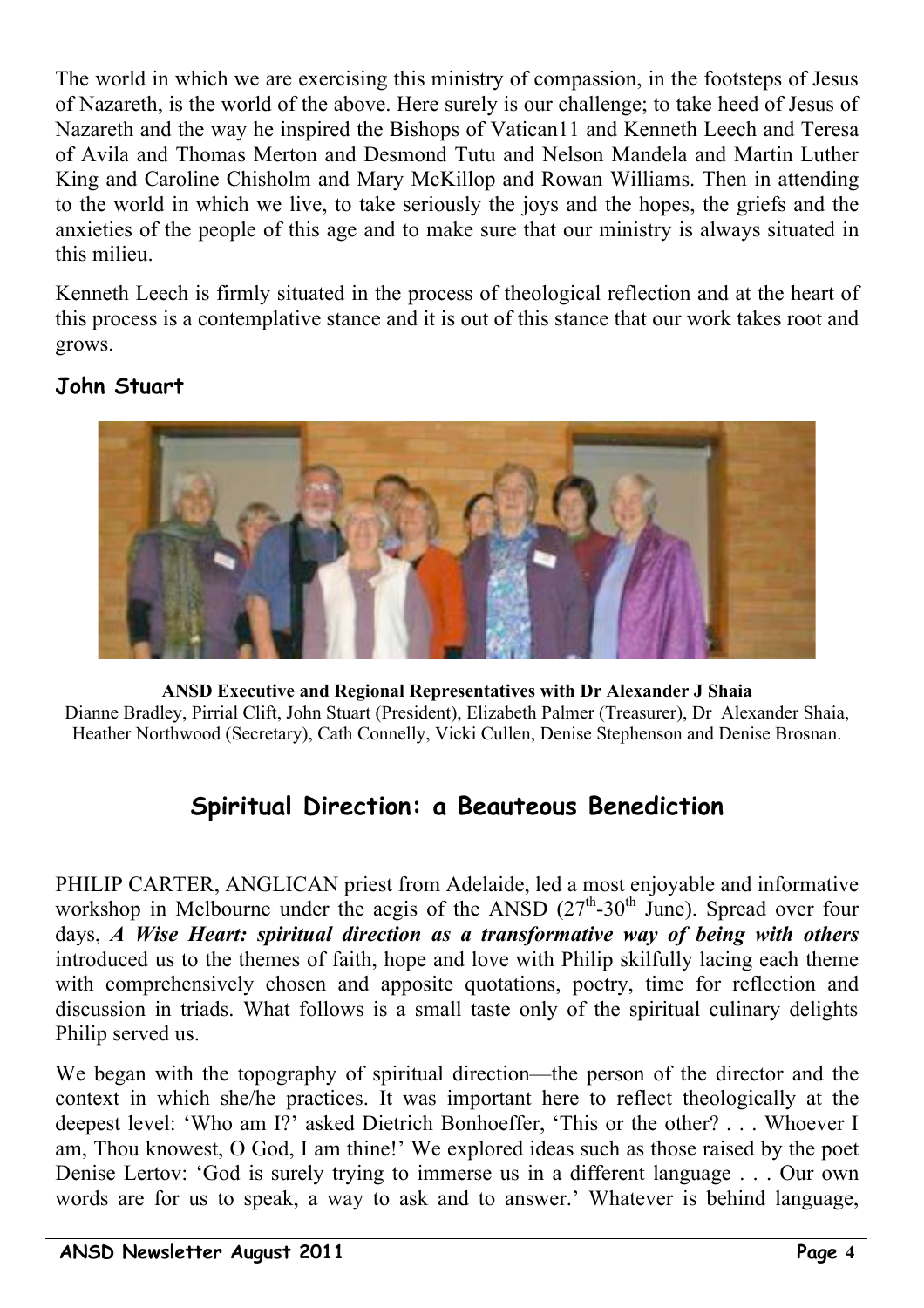whether spoken or bodily, there is an emergent quality about our companioning; we sculpture the form freeing it of the hard rock (R. S. Thomas).

We came to see faith 'as the seeking of a face'—'God is the only one who truly knows a human face, Jane Williams wrote: '[and] Jesus' face [was] the 'genuine embodiment of the human face of God'. We learn to share that human face, she continues, learn to recognise it in ourselves and others, learn to see with God's eyes which makes us human. With the gift of our face we can be present to the other and be present in God. With our pilgrims we can put a 'face' to that reality, to that faith. Indeed, we can believe in, and behold, the underlying truth of all reality just as we explore that residing within our pilgrims.

Philip helped us see that the faith and love we carry into our spiritual accompaniment may be appreciated 'as a journey or exodus from a 'closed, inward looking self' toward another, and [towards] the fostering of a climate where communion takes place.' This meeting is one of the heart; we carry each other's heart (e.e. cummings) and hold one another in the Light for we are one of another. At this point, I couldn't help thinking of the ultimate love, that of self-sacrifice, even of one's life. I thought of Jesus to be sure but also others like Martin Luther King Jr., Bonhoeffer himself, Dorothy Stang the nun who was murdered in the Amazon as she ministered to its indigenous peoples, and Maximilian Kolbe who offered his life for another in Auschwitz. But also of all those low-profile 'lovers' who perform the 'ordinary' tasks of life (you'll know some), and of the ministry of spiritual direction itself. Love carries its own grace-filled memory; we can, we were reminded, be in love with Love.

Once we truly love 'there is no going back' (Wendell Berry) for we are on a trajectory into God. I wondered whether we had free will. I guess an underlying theme of Philip's talks was authenticity. Now, if we are authentically *in* God, *in* the Christ—even for a nano second—we are perfect and cannot err in that moment. If this is true, we do not need free will but will be content to surrender, to be in the God-groove as it were from which there will be no deviation. Just as the needle on those old records followed its groove into the centre, so, too, our authentic prayer-life will lead us into the Centre of centres where we encounter God and dwell in the *mysterium*. Is this the true path of spiritual direction? Of course, we know it's not an easy journey for it is often painful, a 'waking from illusion, of knowing our nakedness and confusion. (Monica Furlong).

Nevertheless, there is hope. Once, in Brazil, I heard a saying: 'hope is the last thing to die.' But hope never dies. Hope is found in our inmost recesses. It's in our DNA. 'Return, return to the deep source', cries the poet May Sarton. It's a plea to know ourselves so we may love ourselves, return home to our Divine potential, the Kingdom (the Covenant of Love/Peace) that is within (Lk. 17: 20-21). This *mysterium* is ever-revealing. By being exodus and resurrection people we will be incarnational and apocalyptic; we will reveal who we truly are and meant to be. We will give birth to Love in ourselves and the other. We will welcome the ever-present and ever-coming Christ and address that of God in the other; that is, we will draw out his/her blessedness and live the Covenant of Peace as if it is already present. We will give birth to the 'Second Coming' and be as hope itself, the 'native land of the Spirit', as it graces the beauteous benediction that is spiritual direction.

## **Gerard Guiton (Melbourne)**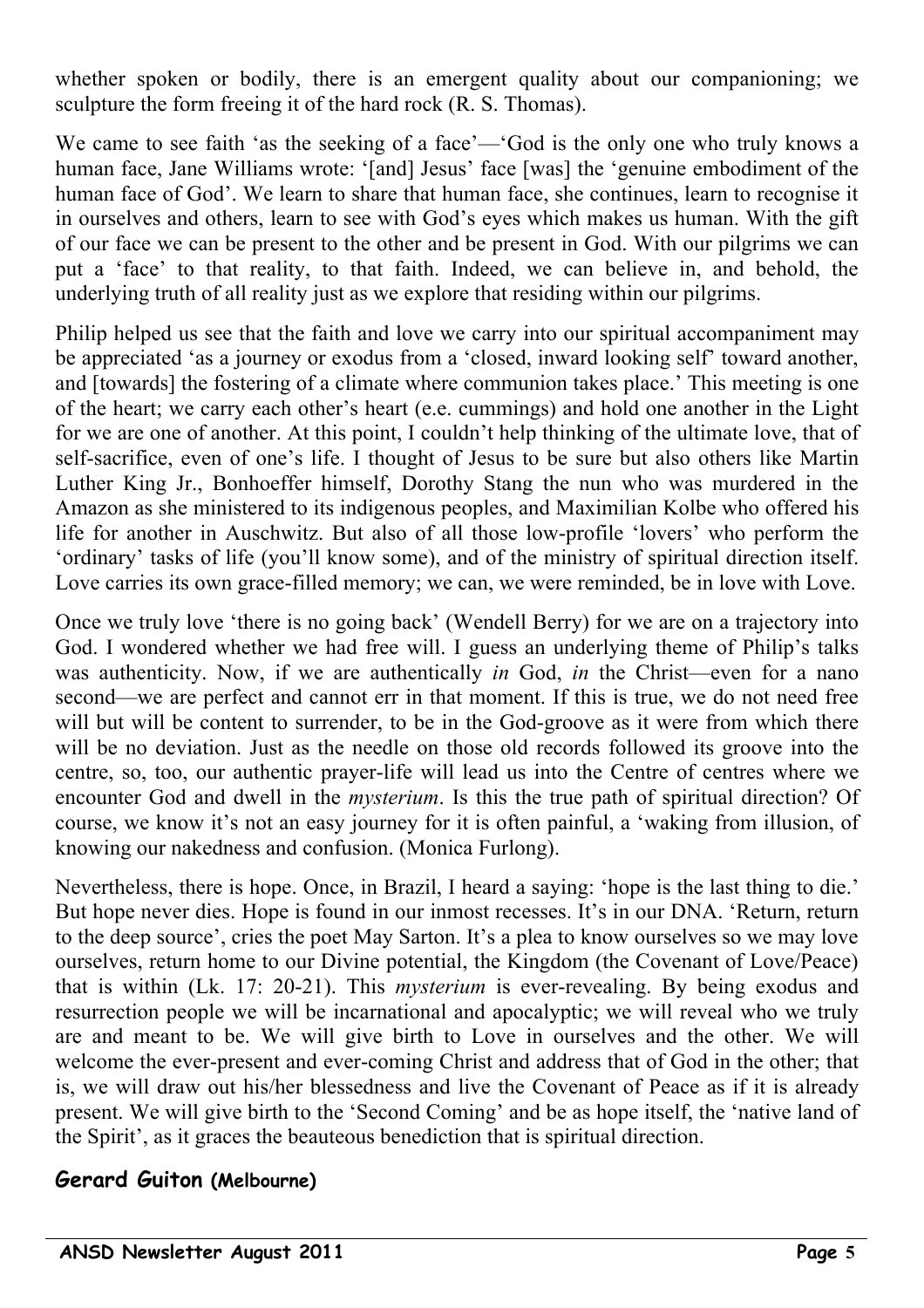# **Report on the ANSD Conference in July**

I recently attended my third ANSD conference, which was held at the Edmund Rice Centre, Amberley in Melbourne. The centre, set amongst beautiful gardens overlooks Westerfolds Park to the Dandenong Ranges. The Yarra River flows at the bottom of the centre and the river walk provided me with much fresh air and time for reflection.





only a little rain and glorious fresh sunny days. I loved the daffodils, as I don't see much of these in Brisbane. There was also a little debate over the white flowers which decorated the dinner tables – were they Snowdrops? – Apparently not - they were Snowflakes.

The atmosphere at the conference was one conducive to intellectual debate and I overheard many discussions of value. What I particularly love about my association with ANSD is the freedom to ask questions and to engage in discussing issues relating to faith, spirituality and religion. Well you might say it was a conference on these very issues but as Dr Shaia stated not everyone is open to exploring new avenues of understanding. And being a new graduate (I completed the spiritual direction program in Brisbane 2010) with a thirst for knowledge I love discussions of this nature.

Dr Shaia helped me in understanding the Gospel by placing each chapter within the sociohistorical context of the time. Shaia views each of the individually named books of the New Testament together as chapters in one single gospel. Hence the singular use of his term Gospel rather than Gospels. The four chapters, according to Shaia provide a manual for four key aspects for practical Christian living. In Matthew, the question is asked *How do we face change?* In Mark, *How do we move through suffering?* In John, *How do we receive Joy?* And in Luke *How do we mature in service?* I was reminded of my thesis topic which was related to the *Paschal Mystery* which I had found so illuminating in describing the pattern of life we all face.

Small group sessions allowed one to consolidate the teachings from previous sessions. Questions were raised and confusions voiced - all of which provided fruitful thoughts for later reflection and dreams. Dinner table discussions also enabled one to clarify with another something that had been placed on their heart. Meals were scrumptious and predinner drinks offered a time to relax and socialise.



The question for me then becomes how do I incorporate this path within my own spiritual life and the life of the directees I meet along the way. For myself, it is about awareness and being present to my own needs at all levels of my being. And the same would suit within the spiritual direction process with another. Sitting with someone while they attempt to make sense of the struggles within their own lives. Struggles which Shaia claims we all face

just like the early Christians especially when questions of injustice arise. Our culture is not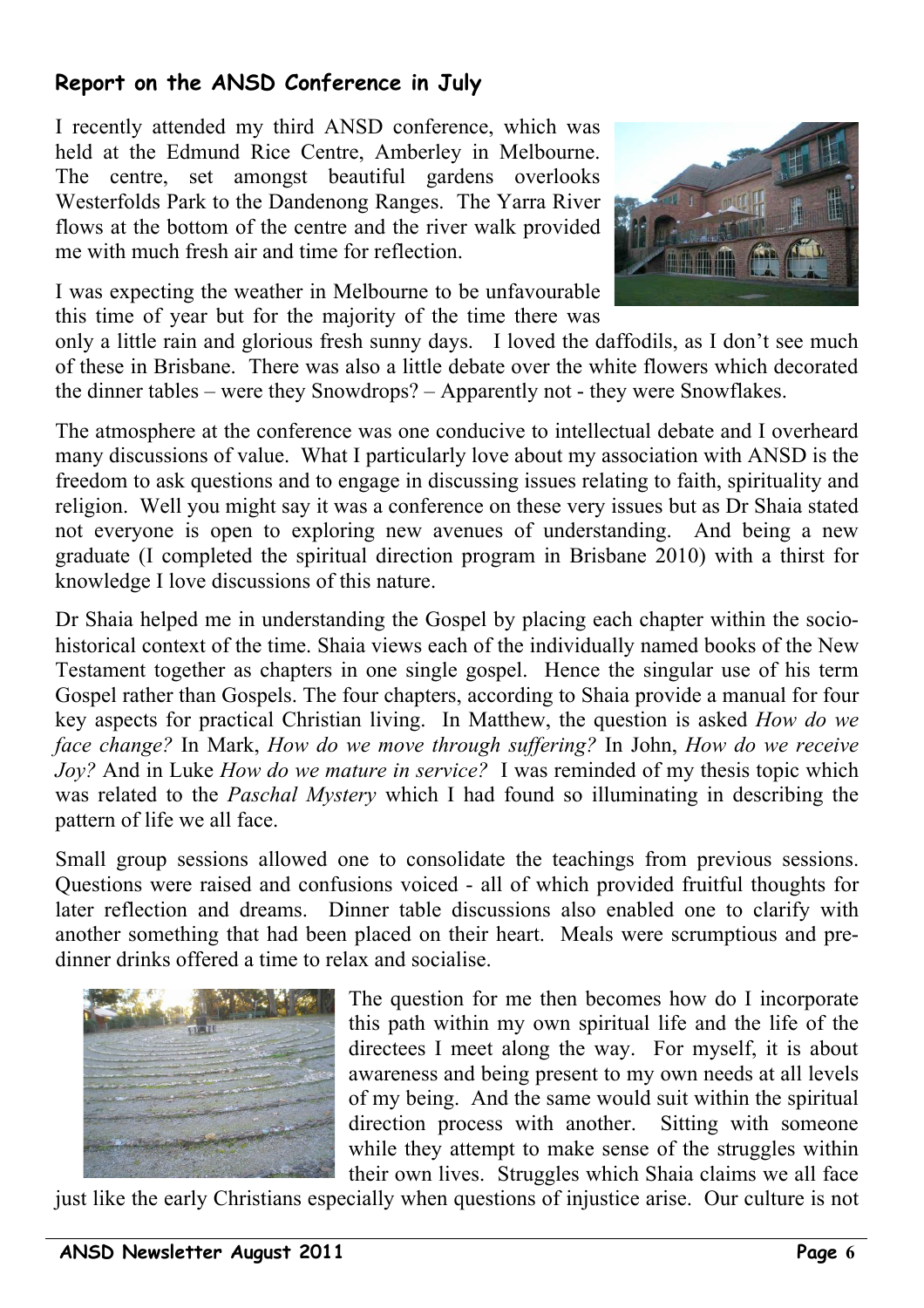accustomed to pain and there is a tendency to either avoid pain or to move through it as quickly as possible. The spiritual direction session becomes the container to hold the directee while they sit with their pain, and even joy.

I am very much looking forward to the next gathering of spiritual directors.

## **Jane Simon**

| You are invited to attend                                                                                                                                                                                           |
|---------------------------------------------------------------------------------------------------------------------------------------------------------------------------------------------------------------------|
| <b>Movement and Change in Theological Field Education</b>                                                                                                                                                           |
| The Australia and New Zealand Association of Theological Field Educators<br>The Biannual Conference<br>at<br>Whitley College, 271 Royal Parade, Parkville, Victoria, Australia<br><b>on</b><br>28-30 November, 2011 |
| <b>Keynote Speakers</b>                                                                                                                                                                                             |
| <b>Rev Colin Hunter</b><br><b>Rev Matthew Floding DMin</b><br>Rev Merrill Kitchen OAM BAppSc DTheol TheolM<br>The Right Revered Victoria Matthews                                                                   |
| More information, including the available electives and booking form are available on                                                                                                                               |

http://whitley.unimelb.edu.au/ANZATFE2011



# **"The Other side of Chaos"**

How do we accompany others in this chaotic world? In this threeday workshop for Spiritual Directors and Retreat Givers, **Margaret Silf** will lead an exploration of spiritual accompaniment through times of unprecedented change and transition. The workshop is to be held at Canisius College in Pymble on Tuesday 13<sup>th</sup> September to Thursday  $15<sup>th</sup>$  September, from 9.30 am to 3 pm. Live in cost is \$465 including meals and accommodation. Live out cost is \$285.

For more information contact Christine by phone (02) 9488 4524 or Email: canisius@cis.jesuit.org.au